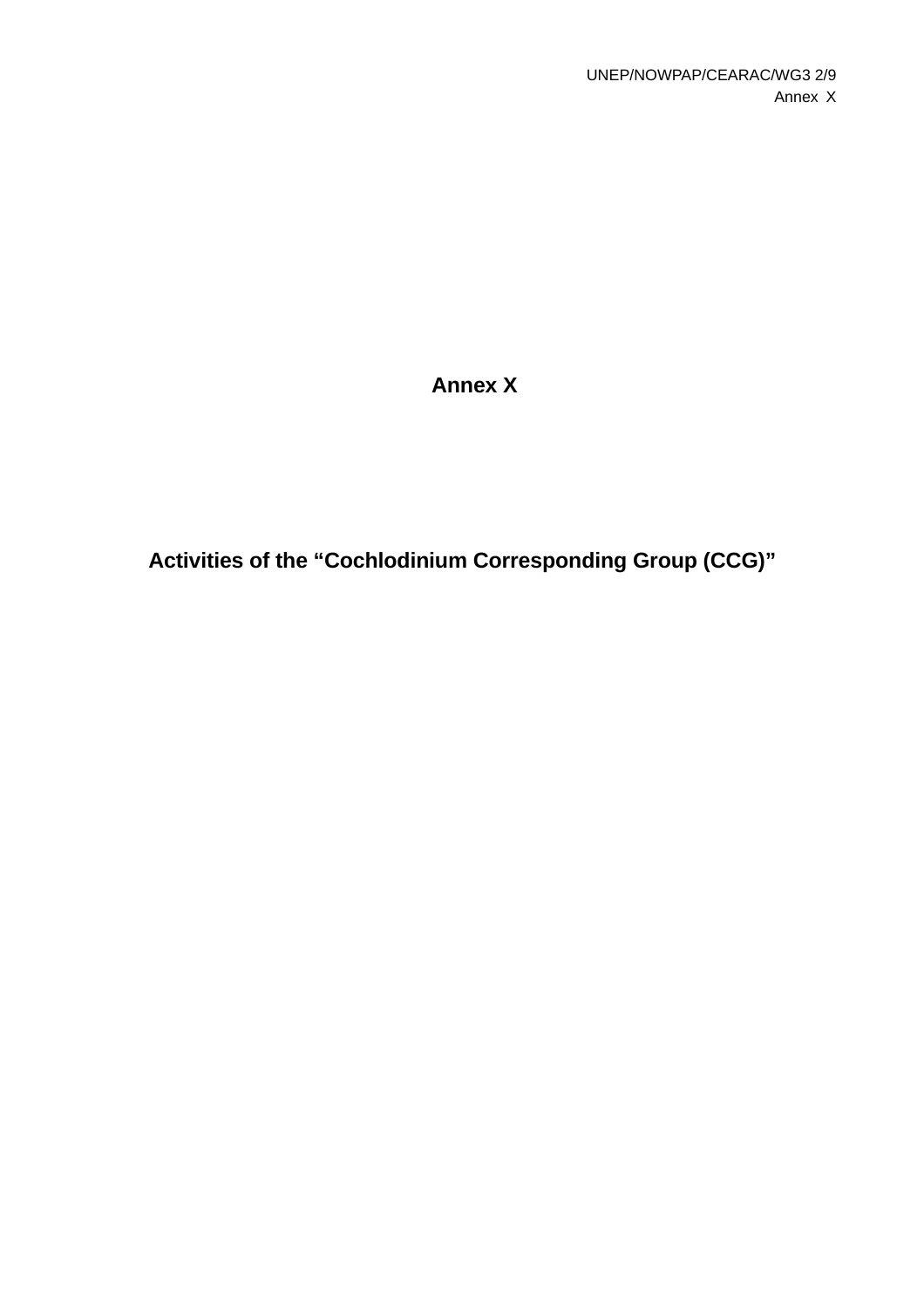# **Annex X**

# **Activities of the "Cochlodinium Corresponding Group (CCG)"**

# **Provisional Plan for "the Cochlodinium Corresponding Group (CCG) "**

#### **1. Purpose of the activities of CCG**

*Cochlodinium* is one of the concerned species in the NOWPAP region. Especially the damages of coastal fisheries caused by this species are reported in Korea and Japan. However, our understanding of *Cochlodinium* is insufficient to make policies against it. Therefore, NOWPAP Working Group 3 (WG3) agreed to organize the corresponding group on *Cochlodinium* so as to make a set of information on *Cochlodinium*, and to help policy makers concerning coastal fishery.

#### **2. Outputs of the activities of CCG**

The outputs of the activities of CCG that the CEARAC secretariat is planning are to make a website about *Cochlodinium* and technical report about this species.

#### **2.1. Web site**(**output in the first year, 2004**)

For the result of the activities of CCG in the first year, CCG tries to make a website which introduces *Cochlodinium* briefly to the public concerning environmental problems. The website includes pictures of *Cochlodinium*, explanation of the species, and information of its damage to fishery, and so on. Pictures and information for the website of *Cochlodinium* are provided by the members of CCG. The constructed website could be loaded in the CEARAC website.

#### **2.2. Technical Report (output in the second year, 2005)**

In the second year, a technical report would be published as the final result of activities of CCG. The detail of contents of the report and procedure of technical report composition would be discussed later in CCG. These activities might become case-studies on the HAB reference database, which CEARAC and WG3 have developed

The CEARAC secretariat is scheduling that the work of CCG would be accomplished in two years.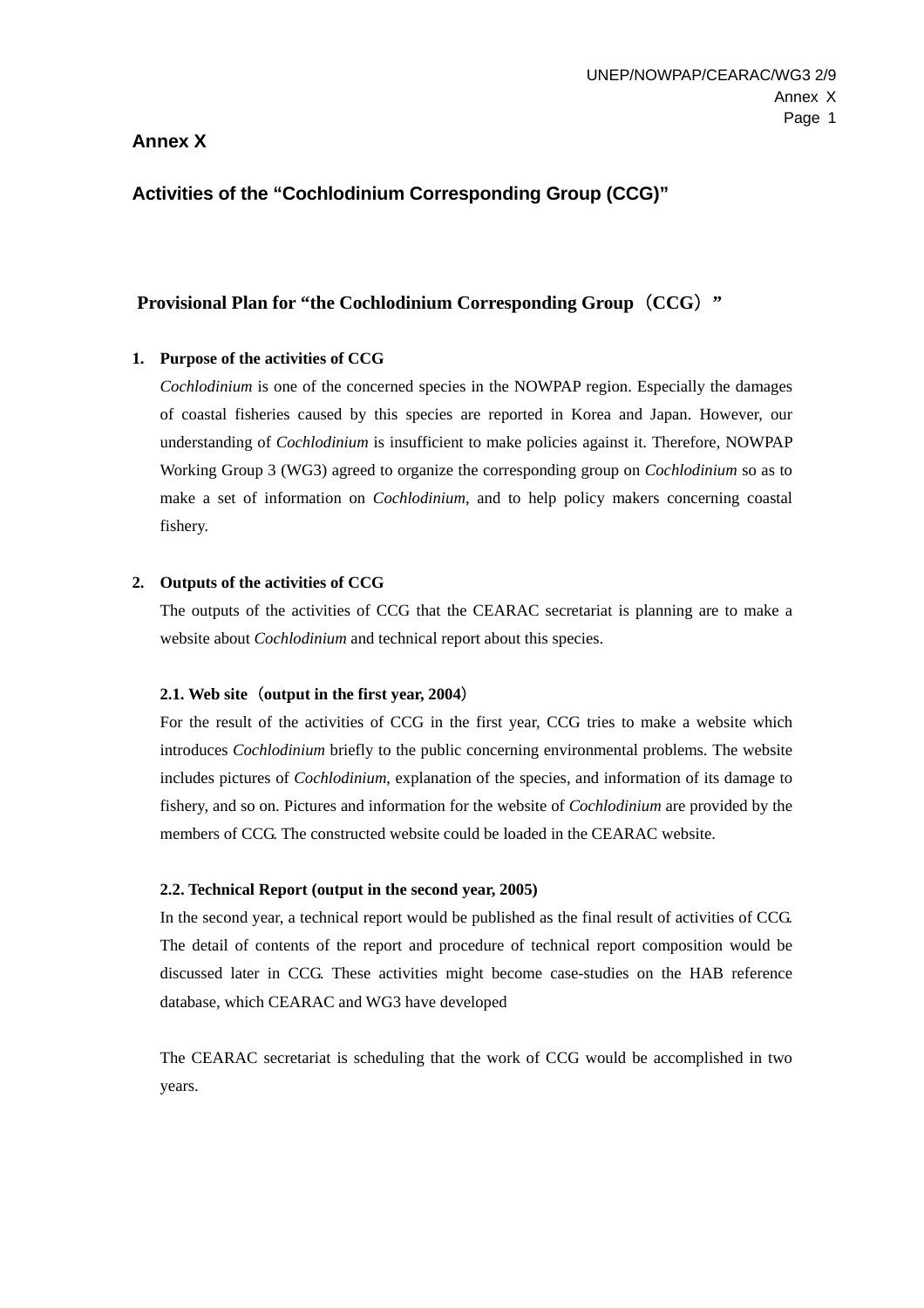#### **3. Group members of CCG**

### **3.1. Group Leaders**

The First Meeting of WG3 elected the following experts of HAB as co-leaders of CCG:

- ・Dr. Hak-Gyoon Kim (National Fisheries Research & Development Institute, Korea)
- ・Dr. Yasuwo Fukuyo (The University of Tokyo, Asian Natural Environmental Science Center)

### **3.2. Group Members**

Members of CCG are shown in Table 1. CEARAC secretariat accepted all scientists WG3 experts recommended.

Although Chinese WG3 experts are not on the list of members of CCG, Mr. Mingjiang Zhou is put on our mailing list and read our correspondences so that he (Chinese WG3 experts) can understand CCG's activities.

| Name                   | Country | Organization                                               |
|------------------------|---------|------------------------------------------------------------|
| Dr. Songhui LU         | China   | Jinan University                                           |
| Dr. Yasuwo FUKUYO      |         | The University of Tokyo, Asian Natural Environmental       |
|                        | Japan   | Science Center                                             |
| Mr. Haruyoshi TAKAYAMA | Japan   | Hiroshima Fisheries Experimental Station                   |
| Dr. Kazumi MATSUOKA    | Japan   | Nagasaki University                                        |
| Dr. Yasunori WATANABE  |         | National Research Institute of Fisheries and Environment   |
|                        | Japan   | of Inland Sea, Fisheries Research Agency                   |
| Dr. Hak Gyoon KIM      | Korea   | Oceanography Research Team, NFRDI                          |
| Dr. Chang Kyu LEE      | Korea   | Marine Harmful Organisms Research Team, NFRDI              |
| Dr. Kyoung Ho AN       | Korea   | Aquaculture Environment Institute, NFRDI                   |
| Dr. Wol Ae LIM         | Korea   | Marine Harmful Organisms Research Team, NFRDI              |
| Dr. Tatiana ORLOVA     | Russia  | Institute of Marine Biology, Far Eastern Branch of Russian |
|                        |         | Academy of Sciences                                        |
| Dr. Marina SELINA      | Russia  | Institute of Marine Biology, Far Eastern Branch of Russian |
|                        |         | Academy of Sciences                                        |

#### **Table 1. Members of CCG**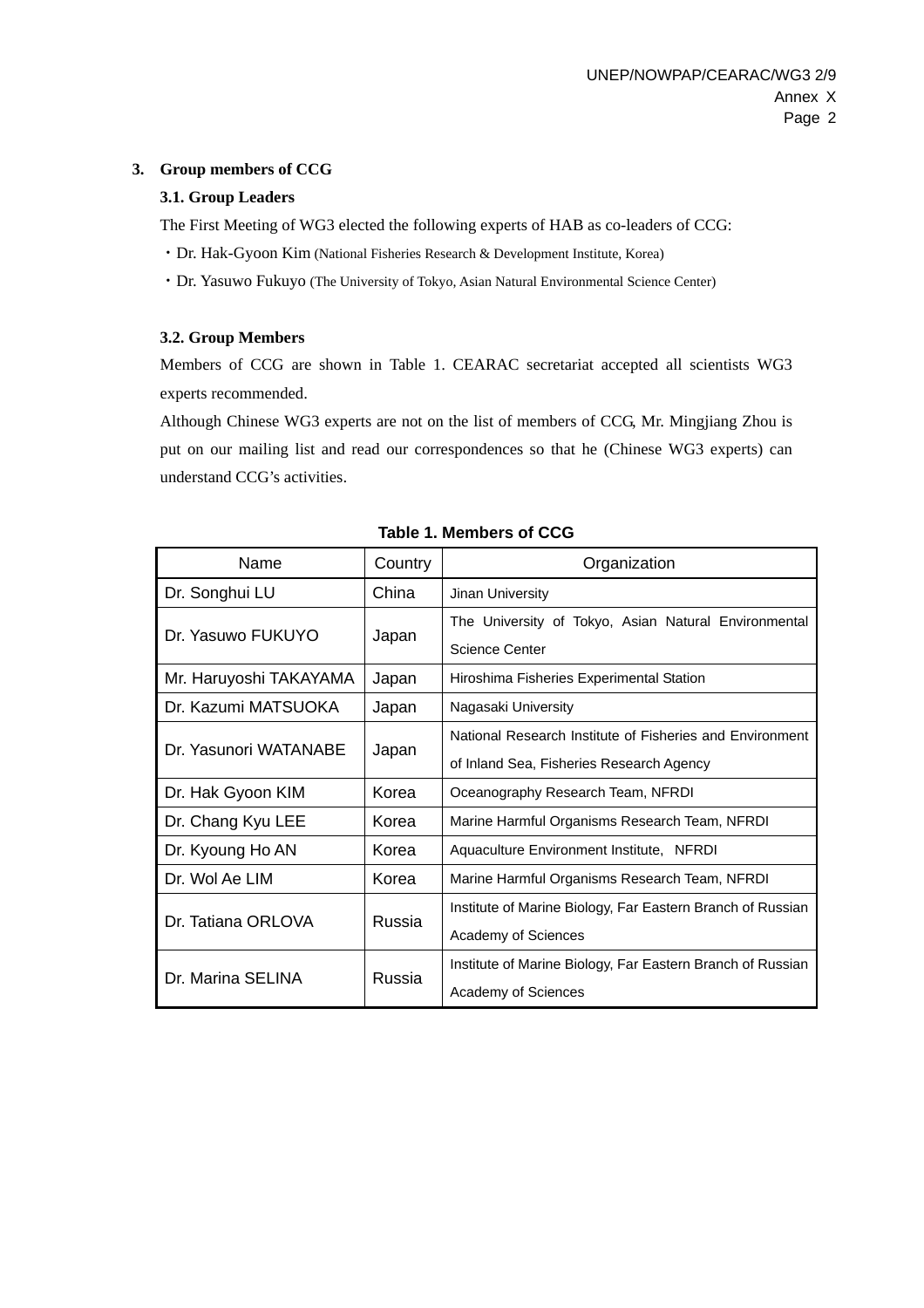### **4. Procedure of group meetings**

・ Internet is the main tool for the group meetings for CCG in order to reduce the tasks and costs of meetings. CCG members exchange correspondences with their idea and information for CCG through Internet. All the members will be registered in a mailing list that the CEARAC makes for CCG.

Address of mailing list is: **ccg@npec.or.jp** 

Please use the above address to correspond with group members and CEARAC secretariat.

- ・ The group activities are also discussed in WG3 Meeting and Focal Point Meeting (FPM).
- ・ The subjects to be discussed are proposed by the co-leaders (Dr. Fukuyo and Dr. Kim) and the CEARAC secretariat.

### **5. Schedule of CCG**

- ・ Provisional schedule of CCG is shown in Table 2.
- ・ The CEARAC secretariat plays a main role in gathering information, harmonizing opinions of the members, and assigning works to the members or the secretariat itself.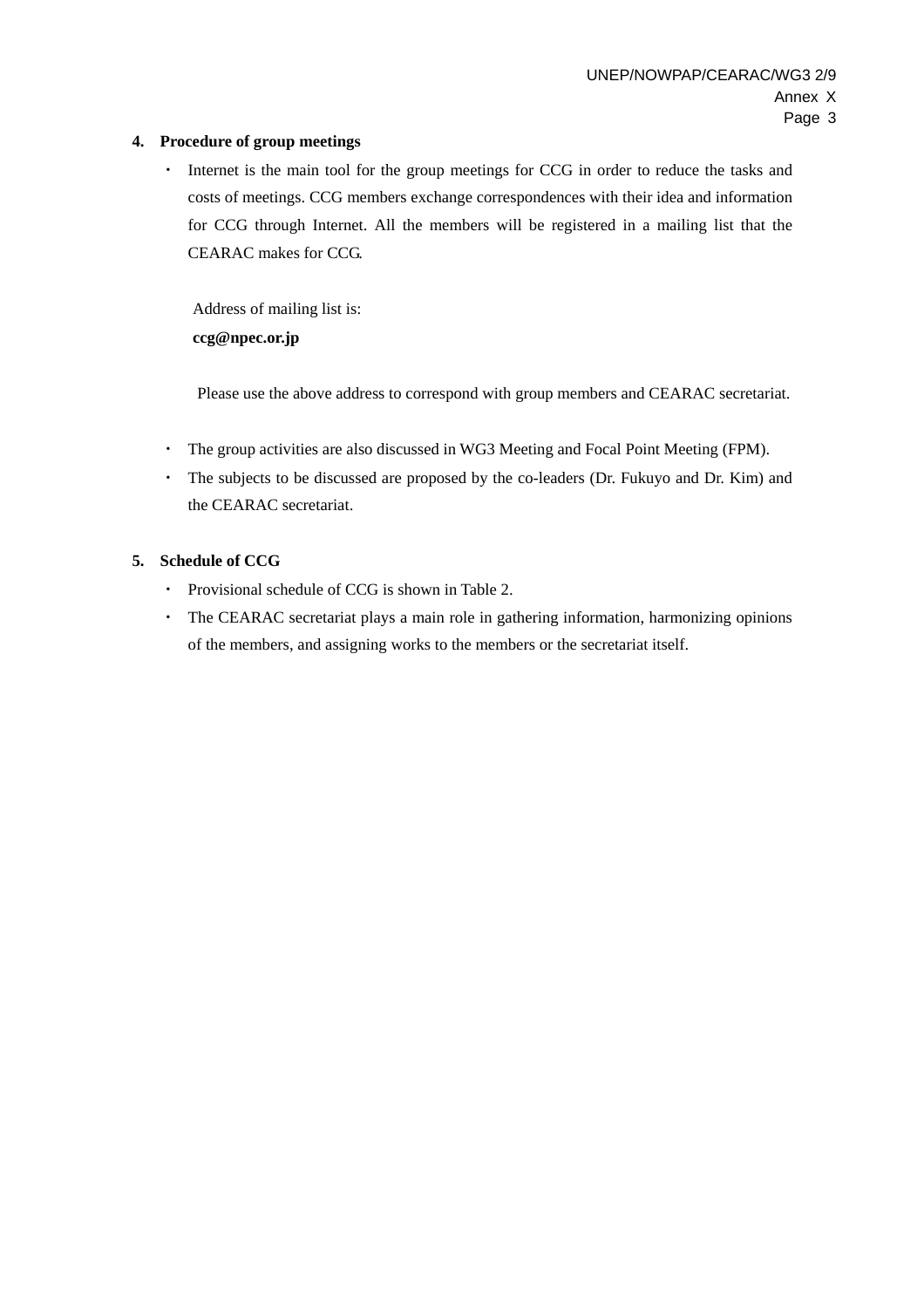UNEP/NOWPAP/CEARAC/WG3 2/9

|                       | CEARAC Secretariat                                                                        | Leaders                                                 | CCG members       |
|-----------------------|-------------------------------------------------------------------------------------------|---------------------------------------------------------|-------------------|
| Early Octber, 2004    | "The 1 <sup>st</sup> Correspondence Exchanges" starts:                                    |                                                         |                   |
|                       | · Propose Provisional                                                                     | $\vert \cdot \vert$ Exchange opinion and information in |                   |
|                       | Plan for CCG                                                                              | response to the Provisional Plan                        |                   |
| October, 2004         | Making a proposal of contents for Web-site                                                |                                                         |                   |
| Early November, 2004  | "The 2 <sup>nd</sup> Correspondence Exchanges" starts :                                   |                                                         |                   |
|                       | · Propose contents of                                                                     | . Confirm proposal of the content of                    |                   |
|                       | website called "ALL                                                                       |                                                         |                   |
|                       | about <i>Cochlodinium</i> "                                                               | · Exchange opinions and information for                 |                   |
|                       | . Collect opinions and                                                                    |                                                         |                   |
|                       | information for the                                                                       |                                                         |                   |
|                       | website                                                                                   |                                                         |                   |
| November 25-26, 2004  | The 2 <sup>nd</sup> Working Group 3 Meeting:                                              |                                                         | . Dr. Lee and Dr. |
|                       | · Review the activities of CCG                                                            |                                                         | Orlova attend     |
|                       | · Discuss future activities of CCG                                                        |                                                         | WG3 Meeting.      |
| December, $2004 \sim$ | . Revise the proposal of the contents of the website                                      |                                                         |                   |
|                       | in response to the discussion in WG3 meeting                                              |                                                         |                   |
| January, 2005         | "The 3 <sup>rd</sup> Correspondence Exchanges" starts:                                    |                                                         |                   |
|                       | • Propose revised contents   • Confirm revised content of website                         |                                                         |                   |
|                       | of Website                                                                                | · Exchange opinions and information about               |                   |
|                       |                                                                                           | revised contents of the website                         |                   |
|                       | · Collect opinions and<br>information about the                                           |                                                         |                   |
|                       |                                                                                           |                                                         |                   |
|                       | revised proposal<br>· Make a plan of structure of the website                             |                                                         |                   |
| February~March, 2005  |                                                                                           |                                                         |                   |
| April, $2005 \sim$    | Construct · the website                                                                   |                                                         |                   |
|                       | · Make proposal of contents of Technical Report                                           |                                                         |                   |
| May, 2005             | · Open the Website                                                                        |                                                         |                   |
|                       | "The 4 <sup>th</sup> Correspondence Exchanges" starts:                                    |                                                         |                   |
|                       | $\cdot$ Introduce our website $\vert \cdot \vert$ Exchange opinions and information about |                                                         |                   |
|                       | $\cdot$ Propose the contents of $\vert$                                                   | the website and Technical Report                        |                   |
|                       | Technical Report                                                                          |                                                         |                   |
|                       | . Collect opinions and                                                                    |                                                         |                   |
|                       | information about the                                                                     |                                                         |                   |
|                       | website and Technical                                                                     |                                                         |                   |
|                       | Report                                                                                    |                                                         |                   |
|                       | "The 5 <sup>th</sup> Correspondence Exchanges" starts:                                    |                                                         |                   |
|                       | . Ask CCG members to write                                                                |                                                         |                   |
|                       | Technical Report                                                                          |                                                         |                   |
| May, $2005 \sim$      |                                                                                           | • Write (Chapters or Sections of) Technical             |                   |
| December, 2005        |                                                                                           | Report                                                  |                   |
| Late December, 2005   | "The 6 <sup>th</sup> Correspondence Exchanges" starts:                                    |                                                         |                   |
|                       | . Collect opinions and                                                                    | · Exchange opinions and information about               |                   |
|                       | information about                                                                         | Technical Report                                        |                   |
|                       | Technical Report.                                                                         |                                                         |                   |
| January, 2006 $\sim$  | · Revise Technical Report                                                                 |                                                         |                   |
| March, 2006           | • Publish Technical Report                                                                |                                                         |                   |
|                       |                                                                                           |                                                         |                   |

# **Table 2. Provisional Schedule of CCG**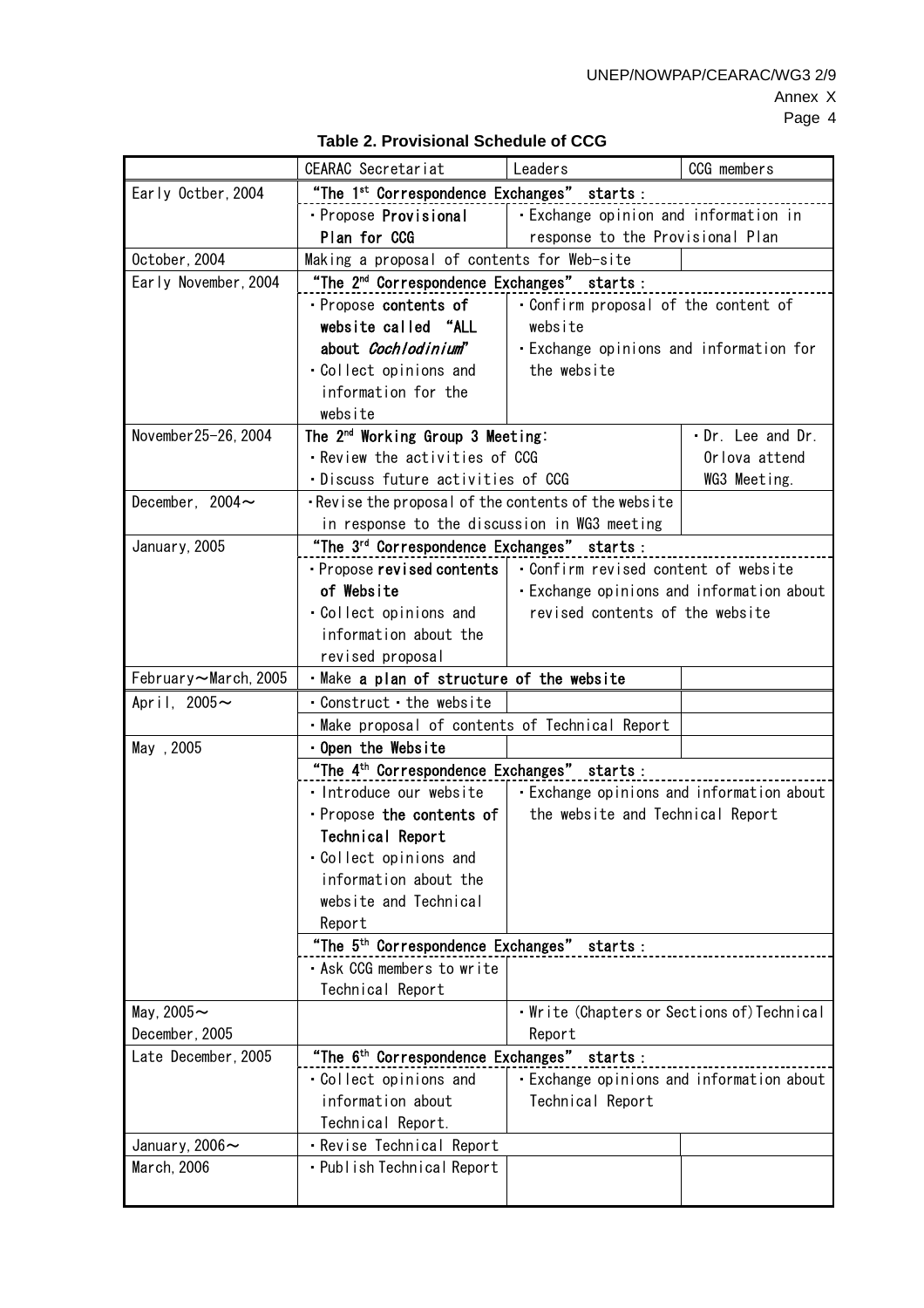# **Principles in compiling** "**All About** *Cochlodinium* "

1.Contents of "All About *Cochlodinium* " and its editing principles

The purpose for compiling "All About *Cochlodinium*" is to summarize what we already know about *Cochlodinium* and to understand what issues need to be solved, which in longer term, will contribute to minimizing the harms caused by *Cochlodinium*.

The main contents will be; information on red tide occurrence caused by Cochlodinium and the conditions under which they occurred; extent of damage done; and the characteristics of the specie (which is vital to avoid the damage). By going through the existing literatures, what basic information on *Cochlodinium* was summarized in Table 1.

93 literatures on *Cochlodinium* were searched from HAB database by using the keyword "*Cochlodinium*", as listed in appendix. Among these, contents were summarized for 56 literatures which were written in either English or in Japanese. The summary is attached as appendix.

The following contents are considered appropriate for what is to be compiled in "All About *Cochlodinium*".

#### Contents of "All About *Cochlodinium* "

#### 1.**Information which can be summarized from exiting literatures etc.**

- 1)Information related to the occurring conditions and the occurrence of HAB caused by *Cochlodinium*
	- ① Occurrence area(with figures)
	- ② Time, duration and frequency
	- ③ Co-existing species
	- ④ Trigger for occurrence or disappearance

2)Extent of damage of HAB caused by *Cochlodinium*

- ① Status of damage (area, time, duration)
- ② Details of damage
- ③ Extent of Damage(number of affected people, \$, etc.)

#### 3)Characteristics of *Cochlodinium*

- ① Morphological characteristics and photo
- ② Ecological characteristics(water temperature, salinity)
- ③ Trigger for multiplication(change of water temperature, nutrient salts concentration, etc.)
- ④ Life cycle, cyst identification(photo of cyst, trigger for the cyst formation)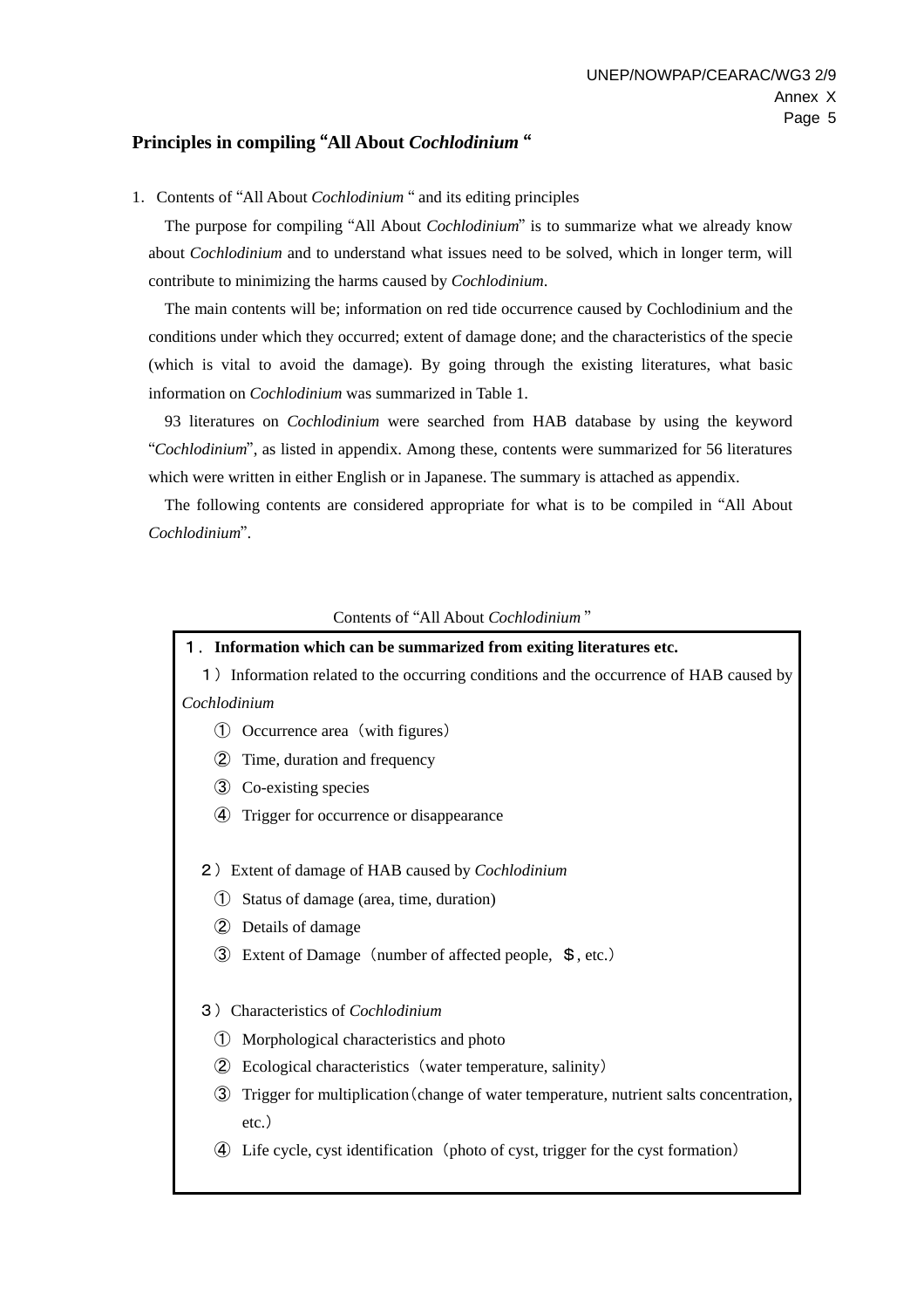# Annex X

# 2.**What we do not know about** *Cochlodinium* (**Unknown parameters of**  *Cochlodinium*)

- ① Taxonomic matters:some *Cochlodinium* which has same morphological characteristics are classified as different species
- ② Life cycle:cyst formation not confirmed in sea area
- ③ Toxicity:not confirmed
- ④ Mechanism of the HAB occurrence:stimulation for multiplication(change of water temperature, etc.), occurrence from the cyst in specific sea areas, relations (or competitiveness) between different species, etc.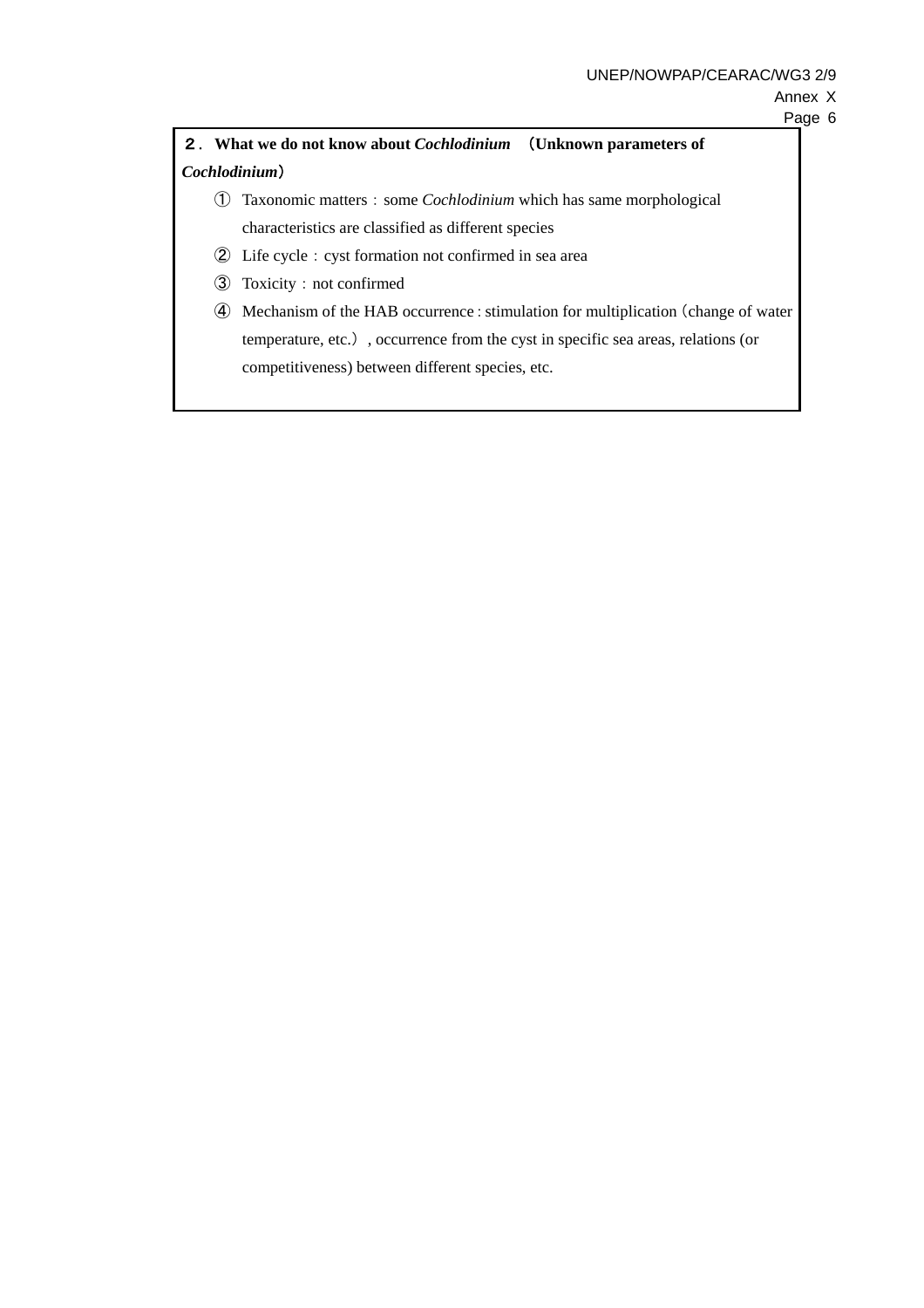|                   | Information to be summarized<br>as cause of red tide or HAB | Number of literature<br>containing the info | Editing principle                                                                     |  |  |  |  |  |  |  |  |  |  |
|-------------------|-------------------------------------------------------------|---------------------------------------------|---------------------------------------------------------------------------------------|--|--|--|--|--|--|--|--|--|--|
|                   |                                                             | (Total of 56)                               |                                                                                       |  |  |  |  |  |  |  |  |  |  |
| 1) Information    | $\mathbb{O}$<br>Occurrence area                             | 29                                          | The area of red tide caused by Cochlodinium<br>within NOWPAP area will be summarized. |  |  |  |  |  |  |  |  |  |  |
| related to<br>the | (2)<br>Time<br>(duration,                                   | 24                                          | Time of occurrence, duration, and frequency                                           |  |  |  |  |  |  |  |  |  |  |
| occurring         | frequency)                                                  | $\frac{(14, 12)}{31}$                       | of each area of ① will be summarized.                                                 |  |  |  |  |  |  |  |  |  |  |
|                   | $\circled{3}$<br>Co-existing species                        |                                             | Need help from other countries<br>for                                                 |  |  |  |  |  |  |  |  |  |  |
| conditions<br>and |                                                             |                                             | information<br>gathering<br>the<br>on                                                 |  |  |  |  |  |  |  |  |  |  |
| the occurrence    |                                                             |                                             | competitiveness between different species.                                            |  |  |  |  |  |  |  |  |  |  |
| of HAB caused     | Trigger for occurrence<br>$\circled{4}$                     | 13                                          | Summarize what affects the occurrence and                                             |  |  |  |  |  |  |  |  |  |  |
|                   | or disappearance                                            |                                             | disappearance of HAB, i.e., the mechanism of                                          |  |  |  |  |  |  |  |  |  |  |
| by                |                                                             |                                             | dispersion by Tsushima warm current, and                                              |  |  |  |  |  |  |  |  |  |  |
| Cochlodinium      |                                                             |                                             | change in water temperature, etc.<br>For cyst affecting HAB in specific sea area,     |  |  |  |  |  |  |  |  |  |  |
|                   |                                                             |                                             | what is still unknown, i.e. Cochlodinium cyst                                         |  |  |  |  |  |  |  |  |  |  |
|                   |                                                             |                                             | germination not identified in sea area, will be                                       |  |  |  |  |  |  |  |  |  |  |
|                   |                                                             |                                             | summarized as an issue for this specie.                                               |  |  |  |  |  |  |  |  |  |  |
|                   |                                                             |                                             | Cooperation will be requested to NOWPAP                                               |  |  |  |  |  |  |  |  |  |  |
|                   |                                                             |                                             | countries in going through existing                                                   |  |  |  |  |  |  |  |  |  |  |
|                   |                                                             |                                             | literatures.                                                                          |  |  |  |  |  |  |  |  |  |  |
| 2)                | $\mathbb{O}$<br>Status of damage                            | 3 1                                         | Sea area, time, and duration of damage                                                |  |  |  |  |  |  |  |  |  |  |
|                   | (area, time, duration)                                      | (20, 19, 5)                                 | caused by <i>Cochlodinium</i> will be summarized.                                     |  |  |  |  |  |  |  |  |  |  |
| Extent<br>of      | (2)<br>Details of damage                                    | 17                                          | The details of damage will be summarized.                                             |  |  |  |  |  |  |  |  |  |  |
| of<br>damage      |                                                             |                                             | Toxicity has not been confirmed, hence will                                           |  |  |  |  |  |  |  |  |  |  |
| HAB caused by     |                                                             |                                             | be summarized as one of the issues to be                                              |  |  |  |  |  |  |  |  |  |  |
|                   |                                                             |                                             | solved.                                                                               |  |  |  |  |  |  |  |  |  |  |
| Cochlodinium      | <b>Extent of Damage</b><br>3                                | 17                                          | Extent of damage in a typical case of ① will                                          |  |  |  |  |  |  |  |  |  |  |
|                   | (affected people, $\$$ ,                                    |                                             | be summarized.                                                                        |  |  |  |  |  |  |  |  |  |  |
|                   | $etc.$ )                                                    |                                             |                                                                                       |  |  |  |  |  |  |  |  |  |  |
| 3)                | Morphological<br>$\mathbb{O}$                               | 9(12)                                       | Some<br>Cochlodinium<br>with<br>the<br>same                                           |  |  |  |  |  |  |  |  |  |  |
| Characteristics   | characteristics (Photo)                                     |                                             | morphological characteristics are classified as                                       |  |  |  |  |  |  |  |  |  |  |
|                   |                                                             |                                             | different species. This will be summarized as<br>an issue to be solved.               |  |  |  |  |  |  |  |  |  |  |
| of                | $\circled{2}$<br>Ecological                                 | 13                                          | Not enough information: cooperation will                                              |  |  |  |  |  |  |  |  |  |  |
| Cochlodinium      | characteristics                                             |                                             | be requested to other countries in going                                              |  |  |  |  |  |  |  |  |  |  |
|                   |                                                             |                                             | through literatures.                                                                  |  |  |  |  |  |  |  |  |  |  |
|                   | Trigger for<br>③                                            | $6\phantom{1}6$                             | Not enough information: cooperation will                                              |  |  |  |  |  |  |  |  |  |  |
|                   | multiplication                                              |                                             | be requested to other countries in going                                              |  |  |  |  |  |  |  |  |  |  |
|                   |                                                             |                                             | through literatures.                                                                  |  |  |  |  |  |  |  |  |  |  |
|                   | 4 Life cycle, cyst                                          | 2, 3(2,5)                                   | Cyst formation on seabed is not identified                                            |  |  |  |  |  |  |  |  |  |  |
|                   | identification (photo of                                    |                                             | yet, hence will be summarized as an issue to                                          |  |  |  |  |  |  |  |  |  |  |
|                   | cyst, trigger for the                                       |                                             | be solved.                                                                            |  |  |  |  |  |  |  |  |  |  |
|                   | cyst formation)                                             |                                             |                                                                                       |  |  |  |  |  |  |  |  |  |  |

| Table.1 Information which can be summarized from existing literatures, and editing principle |  |  |  |
|----------------------------------------------------------------------------------------------|--|--|--|
|                                                                                              |  |  |  |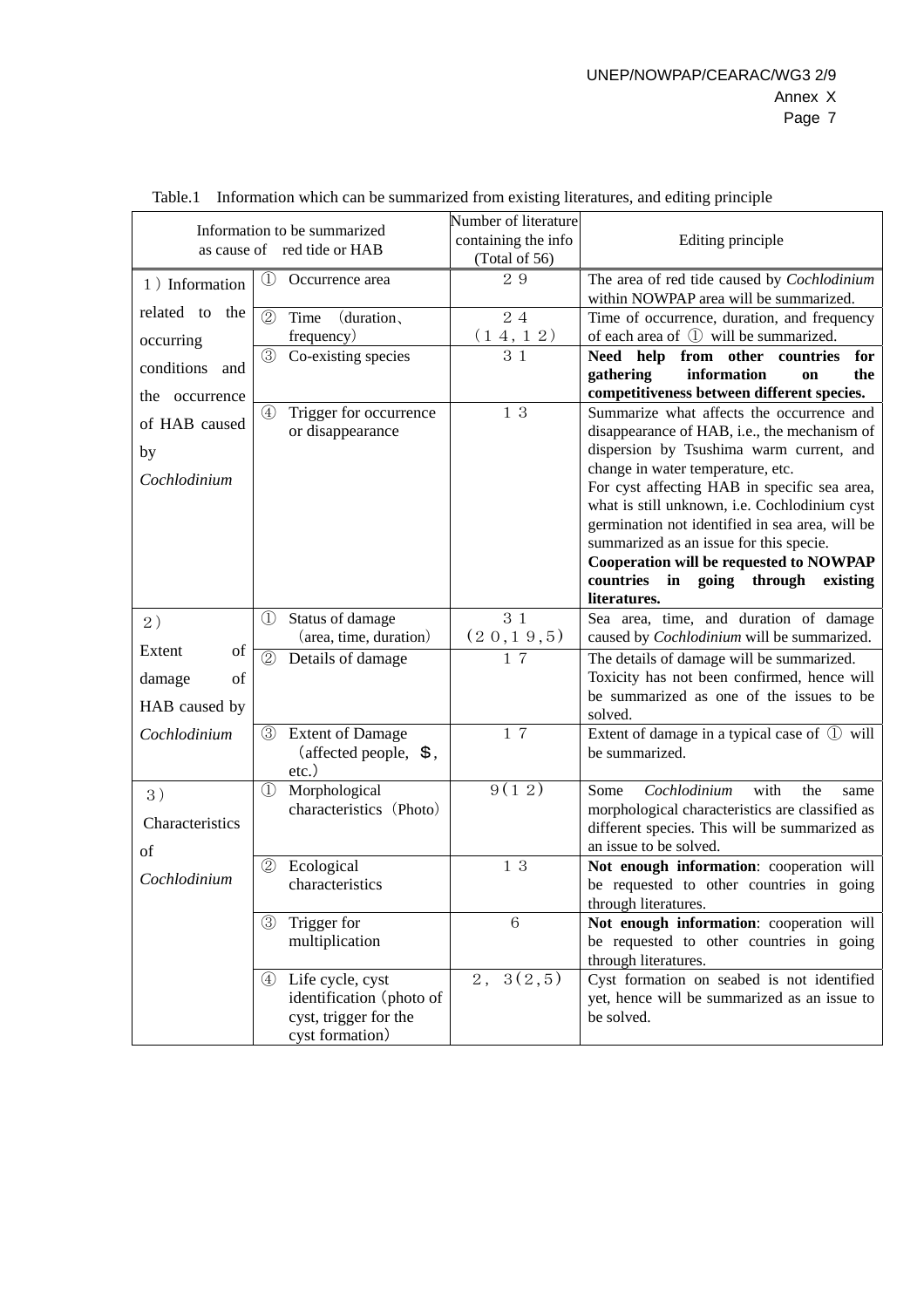### 2.Cooperation to be asked

1) Request for literature information

More information of the below categories is to be collected:

- **Co-existing species**
- **trigger for occurrence and disappearance**
- **ecological characteristics,**
- **trigger for multiplication**

We would like to ask CCG experts to give literatures and information found in each country. Specific requests will be, for example, to make an English summary of literatures written in their own language, as listed in the Appendix, and to collect literatures not included in the database.

2) Photo

Use of photo will be necessary to introduce the morphological characteristics of *Cochlodinium* and the cyst. Copyright owner's permission for will be required using his/her photo.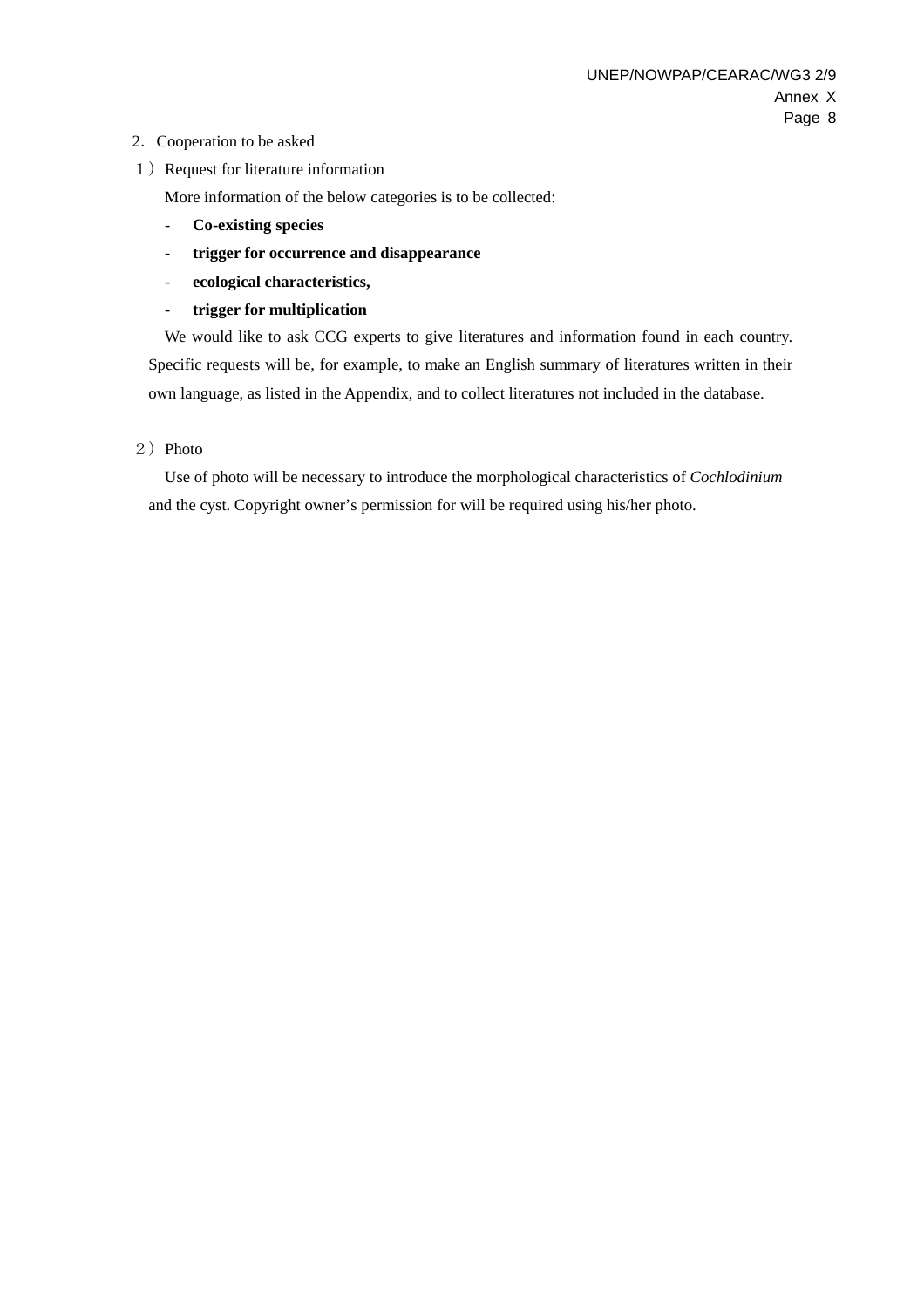#### Appendix Summary of contents of existing literature about Cochlodinium

|                |                              |                                                                                                                                                                                                                                                                                                                                                             |                                    | key vords<br><u>about red tide</u>    |                 |                                  |                |                |                                              |                                                | key words<br><u>about Cochl odi ni um </u> |                |                                                           |            |                               |                               |                            |                  |                                      | Key vørds<br>Status of Danage |                                      |                |                      |                                                          |              |
|----------------|------------------------------|-------------------------------------------------------------------------------------------------------------------------------------------------------------------------------------------------------------------------------------------------------------------------------------------------------------------------------------------------------------|------------------------------------|---------------------------------------|-----------------|----------------------------------|----------------|----------------|----------------------------------------------|------------------------------------------------|--------------------------------------------|----------------|-----------------------------------------------------------|------------|-------------------------------|-------------------------------|----------------------------|------------------|--------------------------------------|-------------------------------|--------------------------------------|----------------|----------------------|----------------------------------------------------------|--------------|
|                | Number   Literature presence | Author, Title, etc.                                                                                                                                                                                                                                                                                                                                         | H <sub>t</sub><br>number<br>of key | Ocurrence<br>area nane,<br>I ocati on | Size            | coorrence<br>time.<br>year manth | Duration       | Frequency      | Causal<br>species.<br>co-existing<br>species | Trigger for<br>coourrence or<br>di sappearance | Photo                                      | Basis for      | Murphol ogi cal<br>i denti fi cati on   characteri sti cs | Life cycle | Exclogical<br>characteristics | Trigger for<br>maitiplication | Ovst<br>i denti fi cati on | Photo of<br>cyst | Trigger for<br>the cyst<br>formation | Danaca                        | <b>Time</b><br>confirmed Year, Manth | Durati on      | Details of<br>Danage | Extent of<br>Danage<br>Number of Danaged see<br>affected |              |
|                |                              |                                                                                                                                                                                                                                                                                                                                                             | vords                              | 56                                    | 10 <sup>1</sup> | 47                               | 32             | 23             |                                              | 25                                             | 35                                         | 15             | 18                                                        | 6          | -26                           | 14                            |                            | - 6              | 13                                   | 72                            | 38                                   | - 9            | 39                   | people, \$<br>Yen<br>-37                                 |              |
|                | Not found                    | Bae, H.M., Choi, H.G., Lee, W.C. and Yoon, S.J. (1998) Control of the red tide by yellow<br><u>loess dispersion in "The "Korea-China Joint Symposium on Harmful Algal Bloons", 53-60 </u><br>Baek, S.H., Sun, X.X., Lee, Y.J., et al. (2003) Mitigation of harmful algal blooms by                                                                          |                                    |                                       |                 |                                  |                |                |                                              |                                                |                                            |                |                                                           |            |                               |                               |                            |                  |                                      |                               |                                      |                |                      |                                                          |              |
| 2<br>3         | Not found                    | sophorolipid J MICROBIOL BIOTECHN 13 (5): 651-659 OCT 2003<br>{Baek, S.H., Sun, X.X., Lee, Y.J., Waing, S.Y., Han, K.N., Choi, J.K., Noh, J.H. and Kim,<br>E.K. (2003) Miltigation of harmful algal blooms by sophorolipid J. Microbiol. Biotechnol.                                                                                                        |                                    |                                       |                 |                                  |                |                |                                              |                                                |                                            |                |                                                           |            |                               | $\overline{1}$                |                            |                  |                                      |                               |                                      |                |                      |                                                          |              |
| $\overline{4}$ |                              | 13(5): 651-659<br>Cho, E.S. and Costas, E. (2004) Rapid momitoring for the potentially ichthyotixic<br>dinoflagellate Cochlodinium polykrikoides in Korean coastal vaters using fluorescent probe<br>tools Journal of Plankton Research 26(2): 175-180                                                                                                      |                                    |                                       |                 |                                  |                | - 1            | - 1                                          | $\overline{1}$                                 |                                            | $\overline{1}$ |                                                           |            |                               |                               |                            |                  |                                      | $\overline{1}$                | $\overline{1}$                       |                |                      |                                                          |              |
| 5<br>6         | Missing number               | (Cho, E.S., Kang, D.W. and Cho, Y.C. (2000) Identification of Cochlodinium polykriko ides<br>against Gyrodinium impudicum and Gymnodinium catenatum in field samples using FITC lectin                                                                                                                                                                      |                                    |                                       |                 |                                  |                |                |                                              |                                                |                                            | $\overline{1}$ |                                                           |            | $\overline{1}$                | $\overline{1}$                |                            |                  |                                      |                               |                                      |                |                      |                                                          |              |
|                |                              | probes J. Fish. Sci. Tech. 3(2): 83-87<br>{Cho, E.S., Kang, D.W. and Cho, Y.C. (2000) Impact of crude oil and dispersant on<br>determination of calcium concentration in whole cell from Cochlodinium polykriko ides Algae<br>15(2): 73-79                                                                                                                  |                                    |                                       |                 |                                  |                |                |                                              |                                                |                                            |                |                                                           |            | $\mathbf{1}$                  |                               |                            |                  |                                      | - 1                           | $\overline{1}$                       |                |                      |                                                          |              |
| 8              |                              | (Cho, E.S., Kang, Y.M. and Kim, G.H. (1999) Application of image analysis system for red<br>tide organisms J. Fish. Sci. Tech. 2(2): 172-175.                                                                                                                                                                                                               |                                    |                                       |                 |                                  |                |                |                                              |                                                |                                            | $\overline{1}$ |                                                           |            |                               |                               |                            |                  |                                      |                               |                                      |                |                      |                                                          |              |
| 9              |                              | }Cho, E.S., Kim, C.S., Lee, S.G. and Chung, Y.K. (1990) Binding of alcian blue applied to<br>harmful microalgae from Korean coastal voaters Bull. Nat I Fish. Res. Dev. Inst. 55: 133-                                                                                                                                                                      |                                    |                                       |                 | -1                               |                |                |                                              | $\overline{1}$                                 |                                            |                | $\blacksquare$                                            |            |                               |                               |                            |                  |                                      | $\overline{1}$                | $\overline{1}$                       |                |                      |                                                          |              |
| 10             |                              | Cho, E.S., Kim, G.Y. and Cho, Y.C. (2001) Mollecular analysis of momphologically similar<br>di nofl agel I ates Cochl odi ni um pol ykri koi des, Gyrodi ni um i npudi cum and Gynmodi ni um catenatum<br>based on internal transcribed spacer and 5.8S rDNA regions Algae 16(1): 53-57                                                                     |                                    |                                       |                 |                                  |                |                |                                              |                                                |                                            | $\overline{1}$ |                                                           |            |                               |                               |                            |                  |                                      |                               |                                      |                |                      |                                                          |              |
| 11             |                              | Cho, E.S., Kim, G.Y., Choi, B.D., et al. (2001) A comparative study of the harmful<br>di nofl agel lates Cochl odi ni um polykri koi des and Gyrodi ni um i mpudi cum usi ng transmissi on<br>el ectron microscopy, fatty acid composition, carotenoid content, DNA quantification and<br>gene sequences BOT MAR 44 (1): 57-66 JAN 2001                     |                                    |                                       |                 |                                  |                |                |                                              |                                                | -1                                         | $\overline{1}$ |                                                           |            | $\mathbf{1}$                  |                               |                            |                  |                                      |                               |                                      |                |                      |                                                          |              |
| 12             |                              | Oho, E.S., Kim, G.Y., Oh, B.C., Rhodes, L.L. and Lee, J.D. (2000) Discrimination of three<br>species of dinoflagellates Cochlodinium polykrikoides, Gyrodinium impudicum and<br>Gynmodinium catenatum using FITC-lectins Algae 15(3): 175-178                                                                                                               |                                    |                                       |                 | $\mathbf{1}$                     |                |                | $\overline{1}$                               |                                                |                                            | $\overline{1}$ |                                                           |            |                               |                               |                            |                  |                                      |                               |                                      |                |                      |                                                          |              |
| 13             |                              | Oho, E.S., Kim, H.G. and Oho, Y.C. (2000) Sequence analysis of Cochlodinium polykriko ides<br>i solated form Korean coastal vaters using sequences of internal transcribed spacers and<br>5.8S rDNA Journal of the Korean Society of Oceanography 35(3): 158-160                                                                                            |                                    |                                       |                 |                                  |                |                |                                              |                                                |                                            |                |                                                           |            |                               |                               |                            |                  |                                      |                               |                                      |                |                      |                                                          |              |
| 14             |                              | (Cho, E.S., Lee, S.G. and Kim, C.S. (1999) A simple test for the polysaccharide of a<br>harmful dino flagellate Cochlodinium polykriko ides using Alcian blue Bull. Nat I Fish.<br>Res. Dev. Inst. Korea 56 187-188<br>(Cho, E.S., Lee, S.G. and Lee, C.K. (1999) Nucleoid momphology in harmful dinoflagellates                                            |                                    |                                       |                 |                                  |                |                |                                              |                                                |                                            |                |                                                           |            |                               |                               |                            |                  |                                      |                               |                                      |                |                      |                                                          |              |
| 15             |                              | from Koran coastal vaters using DNA-specific fluorechrome 4 -6-Diamidino-2-Phenylindole<br>(DAPI) Buil. Nat I Fish. Res. Dev. Inst. Korea 56: 205-210.<br>Cho, E.S., Rhodes, L.L. and Cho, Y.C. (2000) Comparative lectin binding patterns of                                                                                                               |                                    |                                       |                 |                                  |                |                |                                              |                                                |                                            |                |                                                           |            |                               |                               |                            |                  |                                      |                               |                                      |                |                      |                                                          |              |
| 16             |                              | : (Cochl odi ni um pol ykri koi des Murgal ef Journal of the Korean Soci ety of Oceanography 35(3) <br>153-157<br>Oho, E.S., Seo, G.M., Lee, S.G., Kim, H.G., Lee, S.J., Rhodes, L.L. and Hong Y.K. (1998)                                                                                                                                                  |                                    |                                       |                 |                                  |                |                | $\overline{1}$                               |                                                |                                            |                |                                                           |            |                               |                               |                            |                  |                                      |                               |                                      |                |                      |                                                          |              |
| 17             |                              | Application of FITC-conjugated lectin probes for the recognition and differentiation of<br>sone Korean coastal red tide microal age J. Fish Sci. Tech. 1(2): 250-254<br>Cho, E.S., Yun, S.J. Bae, H.M. and Lee, P.Y. (1999) Binding response of Cochlodinium                                                                                                |                                    |                                       |                 |                                  |                |                |                                              |                                                |                                            |                |                                                           |            |                               |                               |                            |                  |                                      |                               |                                      |                |                      |                                                          |              |
| 18             |                              | (polykrikoides to FITC-conjugated lectin probes following treatment with yellow loess Bull<br>Nat I Fish. Res. Dev. Inst. Korea 57: 141-144<br>Choi, HG, Kim, P.J., Lee, WC, Yun, S.J., Kim, HG and Lee, HJ. (1998) Renoval                                                                                                                                 |                                    |                                       |                 |                                  |                |                |                                              |                                                |                                            |                |                                                           |            |                               |                               |                            |                  |                                      |                               |                                      |                |                      |                                                          |              |
| 19<br>20       | Missing number               | efficiency of Cochlodinium polykrikoides by yellow loess. J. Korean Fish. Soc. 31(1):<br>109-113                                                                                                                                                                                                                                                            |                                    |                                       |                 |                                  |                |                |                                              |                                                |                                            |                |                                                           |            |                               |                               |                            |                  |                                      |                               |                                      |                |                      |                                                          |              |
| 21             |                              | (Choi, H.Y. (2001) Oceanographic condition of the coastal area between Narodo Is. and<br>Sorido Is. in the southern sea of Korea and Its relation to the disappearance of red-tide<br>observed in summer 1998 The Sea, Journal of the Korean Society of Oceanography 6(2): 49-62                                                                            |                                    |                                       |                 |                                  |                |                |                                              |                                                |                                            |                |                                                           |            |                               |                               |                            |                  |                                      |                               |                                      |                |                      |                                                          |              |
| $22\,$         |                              | (Du, Q, Huang, Y. and Waing, X. (1993) Toxic dino flagellate red tide by a Cochlodinium sp.<br>along the coast of Fujian, China. In Snayda, T.J. and Shimizu, Y. (eds), Toxic<br>Phytoplankton Blooms in the Sea. Elsevier, New York, pp. 235-238.<br>Fukuyo, Y., Inai, I., Kodana, M. and Tanai, K. (2002) Red tides and other harnfiul algal              |                                    | $\mathbf{1}$                          | $\mathbf{1}$    | $\mathbf{1}$                     | $\overline{1}$ |                | $\overline{1}$                               | $\overline{1}$                                 |                                            |                |                                                           |            |                               |                               |                            |                  |                                      | $\overline{1}$                | $\overline{1}$                       | $\overline{1}$ | $\overline{1}$       |                                                          |              |
| 23             |                              | blooms in Japan. in "Harmful Algal blooms in the PICES Region of the North Pacific (eds by<br>F. J. R. "Max" Taylor and V. L. Trainer)", PIOES Scientfic Report, No. 23, North Pacific Marine. [<br>Science Organization, 7-20.                                                                                                                             |                                    | $\overline{1}$                        |                 | $\mathbf{1}$                     |                |                |                                              |                                                |                                            |                |                                                           |            |                               |                               |                            |                  |                                      | $\overline{1}$                | $\overline{1}$                       | $\overline{1}$ | $\overline{1}$       |                                                          |              |
| 24             |                              | Qu, H.F., Fang, Q., Sun, J., et al. (2003) Dino flagellate cysts in recent marine sediment<br>from Quangxi, China ACTA OOEANOL SIN 22 (3): 407-419 2003                                                                                                                                                                                                     |                                    |                                       |                 |                                  |                |                |                                              |                                                | $\overline{1}$                             | $\overline{1}$ | $\overline{1}$                                            |            |                               |                               | $\overline{1}$             |                  | $\overline{1}$                       |                               |                                      |                |                      |                                                          |              |
| 25             |                              | HALLEGRAEFF GM (1992) HARVFUL ALGAL BLOOVS IN THE AUSTRALIAN REGION MAR POLLUT BULL 25 (5-<br>8: 186-190 1992<br>HASUI, M, MATSUDA, M, OKUTANI, K, et al. (1995) In-vitro antiviral activities of<br>sul fated pol vsaccharides from Almarine microal ga (Oochlodinium pol vkrikoides) against                                                              |                                    |                                       |                 | $\mathbf{1}$                     | $\overline{1}$ |                | $\overline{1}$                               | $\overline{1}$                                 |                                            |                |                                                           |            |                               |                               |                            |                  |                                      | $\overline{1}$                | $\overline{1}$                       | $\overline{1}$ | $\overline{1}$       | $\overline{1}$                                           |              |
| 26             |                              | hunan-immuno deficiency-virus and other enveloped viruses. INT J BIOL MACROVOL 17 (5): 293-<br>297 OCT 1995<br>Hb, K.C. and Hodgkiss, I.J. (1991) Red tides in subtropical vaters: an overreview of their                                                                                                                                                   |                                    |                                       |                 |                                  |                |                |                                              |                                                |                                            |                |                                                           |            |                               |                               |                            |                  |                                      |                               |                                      |                |                      |                                                          |              |
| 27             |                              | occurrence Asian Marine Biology, 8, 5-23.<br>IMI, I. AND YANAGUCH, M. (1994) A Simple Technique for Establishing Axenic Cultures of                                                                                                                                                                                                                         |                                    |                                       |                 | $\mathbf{1}$                     | $\overline{1}$ | $\overline{1}$ | $\overline{1}$                               | $\overline{1}$                                 |                                            |                |                                                           |            |                               |                               |                            |                  |                                      | $\mathbf{1}$                  | $\overline{1}$                       |                | $\overline{1}$       |                                                          | $\mathbf{1}$ |
| 28             |                              | Phytoflagellates Bulletin of Japanese Society of Microbial Ecology (Nihon Biseibutsu<br>Seitai Gakkaiho) Vo1. 9, No. 1 May, 1994<br>jJeong, HJ., Kim, HR., Kim, K.I., Kim, K.Y., Park, K.H., Kim, S.T., Yoo, Y.D., Song,                                                                                                                                    |                                    |                                       |                 |                                  |                |                |                                              |                                                |                                            |                |                                                           |            |                               |                               |                            |                  |                                      |                               |                                      |                |                      |                                                          |              |
| 29             |                              | J.Y., Kim, J.S., Seong, K.A., Yih, W.H., Pae, S.J., Lee, C.H., Huh, M.D. and Lee, S.H.<br>(2002) NaO Cl produced by electrolysis of natural seavater as a potential nethod to control<br><u>marine red-tide dinoflagellates Phycologia 41(6): 643-656.</u>                                                                                                  |                                    |                                       |                 |                                  |                |                |                                              |                                                |                                            |                |                                                           |            |                               |                               |                            |                  |                                      | $\overline{1}$                | $\overline{1}$                       |                |                      |                                                          | $\mathbf{1}$ |
| 30             |                              | Jeong, H.J., Park, J.K., Choi, H.Y., Yang, J.S., Shim, J.H., Shin, Y.K., Yih, W.H., Kim,<br>H.S. and Cho, K.J. (2000) The outbreak of red tides in the coastal vaters off Kohung,<br>Chomnam, Korea. 2. The temporal and spatial variations in the phytoplanktonic community in}<br>1997 The Sea, Journal of the Korean Society of Oceanography 5(1): 27-36 |                                    |                                       |                 |                                  |                |                |                                              |                                                |                                            |                |                                                           |            |                               |                               |                            |                  |                                      |                               |                                      |                |                      |                                                          |              |
| 31             | Not found                    | Jeong, H.J., Shim, J.G., Lee, C.W., Kim, J.S. and Koh, S.M. (1998) The growth and grazing<br>rates of the marine planktonic ciliate Strombidino psis sp. on Gymnodinium sanguineum in<br>"Proceedings of Korea-China Joint Symposium on Harmful Algal Blooms", 96-105                                                                                       |                                    |                                       |                 |                                  |                |                |                                              |                                                |                                            |                |                                                           |            |                               |                               |                            |                  |                                      |                               |                                      |                |                      |                                                          |              |
| 32             |                              | Jeong, HJ., Shim, J.H, Kim, J.S., et al. (1999) Feeding by the mixotrophic thecate<br>dino flagellate Fragilidium cf. nexicanum on red-tide and toxic dino flagellates MARECOL-<br>PROG SER 176 263-277 1999<br>Jeong, HJ., Shim, J.H, Lee, C.W., et al. (1999) Growth and grazing rates of the marine                                                      |                                    |                                       |                 |                                  |                |                |                                              | $\overline{1}$                                 |                                            |                |                                                           |            | $\mathbf{1}$                  |                               |                            |                  |                                      |                               |                                      |                |                      |                                                          |              |
| 33             |                              | planktonic ciliate Strombidino psis sp. on red-tide and toxic dino flagellates JEUKARYOT]<br>MIOROBIOL 46 (1): 69-76 JAN-FEB 1999<br>Jeong, H.J., Yoo, Y.D. and Kim, J.S. (2002) Outbreak of red tides in the coastal vaters                                                                                                                                |                                    |                                       |                 |                                  |                |                |                                              | $\overline{1}$                                 |                                            |                |                                                           |            | $\mathbf{1}$                  |                               |                            |                  |                                      |                               |                                      |                |                      |                                                          |              |
| 34             |                              | off the southern Saemankeum areas, Jeonbuk, Korea 2. Temporal variations in the<br>heterotrophic dinoflagellates and ciliates in the summer-fall of 1999 The Sea, Journal of<br>the Korean Society of Oceanography 7(3): 140-147                                                                                                                            |                                    |                                       |                 |                                  |                |                |                                              |                                                |                                            |                |                                                           |            |                               |                               |                            |                  |                                      |                               |                                      |                |                      |                                                          |              |
| 35             |                              | Jeong, J.C. (2001) Detection of red tide patches using AVHRR and landsat TM data J.<br>Environ. Inpact Assesment 10(1): 1-8                                                                                                                                                                                                                                 |                                    |                                       |                 |                                  |                |                |                                              |                                                |                                            |                |                                                           |            |                               |                               |                            |                  |                                      |                               |                                      |                |                      |                                                          |              |
| 36             |                              | Jeong, J.H, Jin, H.J., Sohn, C.H, et al. (1999) Algicidal activity of the seaweed<br>Corallina pilulifera against red tide microalgae 53rd Annual Meeting of the Phycological<br>Society of America at the XM International Botanical Congress, August 1-7, 1999, St.<br>Louis, Missouri, USA Journal of Phycology 35 (3 SUPPL.) : 16 June, 1999            |                                    |                                       |                 |                                  |                |                |                                              |                                                |                                            |                |                                                           |            | $\mathbf{1}$                  |                               |                            |                  |                                      |                               |                                      |                |                      |                                                          |              |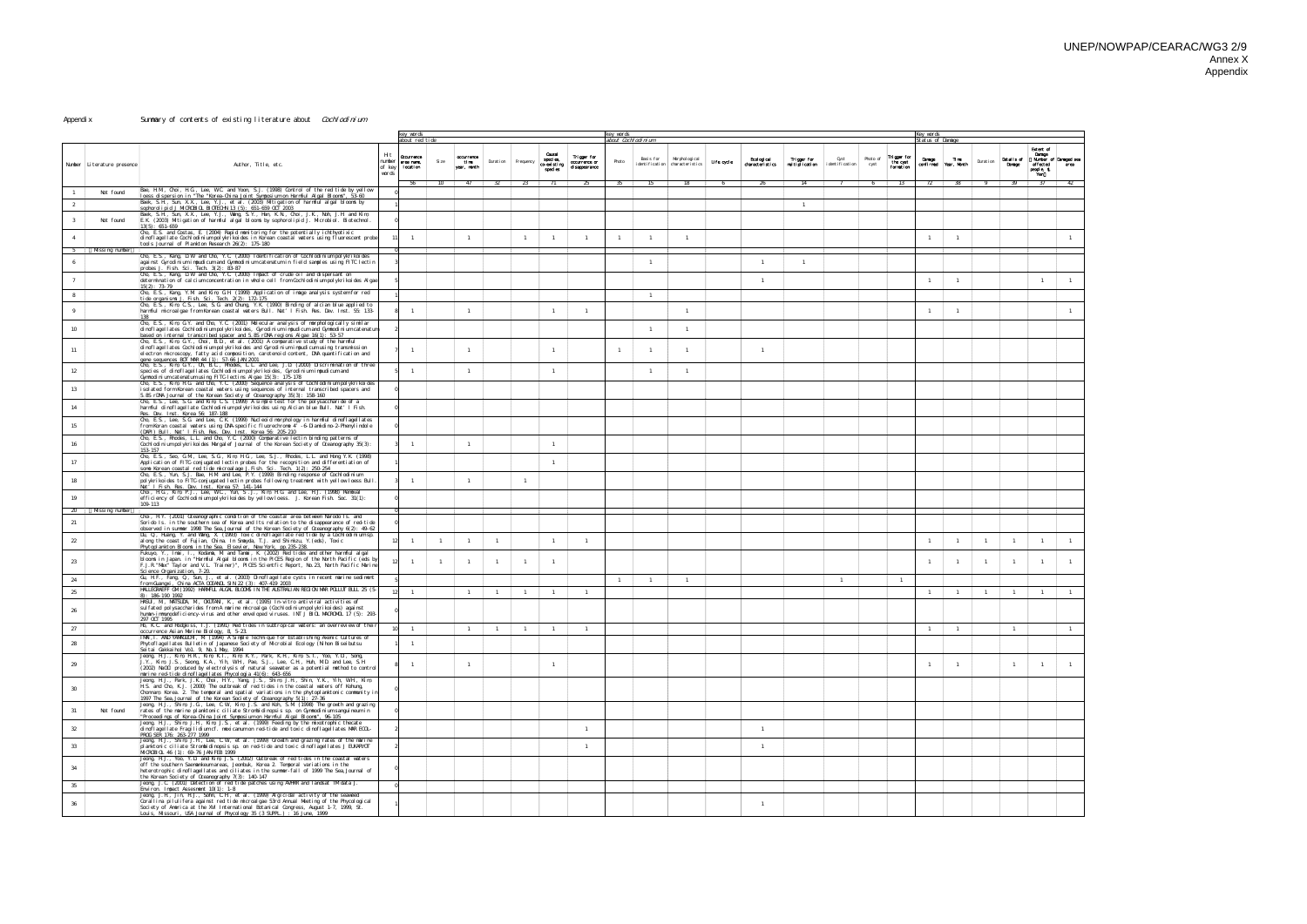|          |                              |                                                                                                                                                                                                                                                                                                                            |                                 | key vords                                     |                                     |                |                | key vørds                                   |                                                |                       |                                                                |              |                                   |                               |                            |                         |                                      | Key vords            |                               |                |                      |                                                                                 |
|----------|------------------------------|----------------------------------------------------------------------------------------------------------------------------------------------------------------------------------------------------------------------------------------------------------------------------------------------------------------------------|---------------------------------|-----------------------------------------------|-------------------------------------|----------------|----------------|---------------------------------------------|------------------------------------------------|-----------------------|----------------------------------------------------------------|--------------|-----------------------------------|-------------------------------|----------------------------|-------------------------|--------------------------------------|----------------------|-------------------------------|----------------|----------------------|---------------------------------------------------------------------------------|
|          |                              |                                                                                                                                                                                                                                                                                                                            |                                 | about red tide                                |                                     |                |                |                                             |                                                | about Cochl odi ni um |                                                                |              |                                   |                               |                            |                         |                                      | Status of Danage     |                               |                |                      | Extent of                                                                       |
|          | Number   Literature presence | Author, Title, etc.                                                                                                                                                                                                                                                                                                        | Ht<br>number<br>of key<br>vørds | Occurrence<br>area name,<br>Si ze<br>location | occurrence<br>time.<br>ivear, manth | Duration       | Frequency      | Quant<br>species,<br>co existing<br>species | Trigger for<br>cccurrence or<br>di sappearance | Photo                 | Murphol ogi cal<br>Basis for<br>identification characteristics | Life cycle   | Ecological<br>characteristics     | Trigger for<br>meltipiication | Cyst<br>i denti fi cati on | Photo of<br>cyst        | Trigger for<br>the cyst<br>formation | Danage               | Time<br>confirmed Year, Manth | Durati on      | Details of<br>Danage | <b>Danage</b><br>Number of Danaged ser<br>affected<br>area<br>neanie, \$<br>Yen |
| 37       |                              | Jeong, J.H., Jin, H.J., Sohn, C.H., et al. (2000) Algicidal activity of the seaweed<br>Corallina pilulifera against red tide microalgae Journal of Applied Phycology 12 (1): 37-                                                                                                                                           |                                 | 22<br>$\overline{4}$                          | 18                                  | 14             |                | 9 30                                        | - 9                                            | 16                    | $\overline{4}$<br>-6                                           | $\mathbf{R}$ | 10 <sup>°</sup><br>$\overline{1}$ | 6                             | $\overline{\mathbf{3}}$    | $\overline{\mathbf{3}}$ | 6                                    | 32<br>$\overline{1}$ | 15<br>$\overline{1}$          |                | $\overline{3}$ 17    | 16<br>17                                                                        |
| 38       | 43 2000                      | Jeong, S.Y., Ishida, K., Ito, Y., et al. (2003) Bacillannide, a novel algicide from the<br>marine bacterium, Bacillus sp. SY-1, against the harmful dinoflagellate, Cochlodinium.                                                                                                                                          |                                 |                                               |                                     |                |                |                                             |                                                |                       |                                                                |              |                                   |                               |                            |                         |                                      | $\overline{1}$       |                               |                |                      |                                                                                 |
|          |                              | polykrikoides. TETRAHEDRON LETT 44 (43): 8005-8007 OCT 20 2003<br>Jeong, S.Y., Park, Y.T., Kim, M.C., Choi, S.C., Seong, H.K., Kim, J.Y., Kim, T.U. and Lee,                                                                                                                                                               |                                 |                                               |                                     |                |                |                                             |                                                |                       |                                                                |              |                                   |                               |                            |                         |                                      |                      |                               |                |                      |                                                                                 |
| 39       |                              | W.J. (2000) Isolation of marine bacteria killing red tide microalgae 4. Characteristics of<br>algicidal substances, produced form Micrococcus sp. LG-5 and the effects on marine<br>organisms. Korean Fish. Soc. 33(4): 339-347                                                                                            |                                 |                                               |                                     |                |                |                                             |                                                |                       |                                                                |              |                                   |                               |                            |                         |                                      |                      |                               |                |                      |                                                                                 |
|          | 40 Missing number            | Jeong, S.Y., Park, Y.T., Lee, W.J. (2000) Isolation of marine bacteria killing red tide                                                                                                                                                                                                                                    |                                 |                                               |                                     |                |                |                                             |                                                |                       |                                                                |              |                                   |                               |                            |                         |                                      |                      |                               |                |                      |                                                                                 |
| 41       |                              | micro algae. III. Algicidal effects of marine bacterium, Micrococcus sp. LG-5 against the<br>harmful dinoflagellate, Cochlodinium polykrikoides. Journal of the Korean Fisheries,<br>Society 33 (4): 331-338 July, 2000                                                                                                    |                                 |                                               |                                     |                |                |                                             |                                                |                       |                                                                |              |                                   |                               |                            |                         |                                      |                      |                               |                |                      |                                                                                 |
| 42       |                              | Jeong, S.Y., Park, Y.T. and Lee, W.J. (2000) Isolation of marine bacteria killing red tide<br>micro algae 3. Algicidal effects of marine bacterium, Micro coccus sp. LG-5 against the<br>harmful di noflagellate, Cochlodinium polykrikoides J. Korean Fish. Soc. 33(4): 331-338                                           |                                 |                                               |                                     |                |                |                                             |                                                |                       |                                                                |              |                                   |                               |                            |                         |                                      |                      |                               |                |                      |                                                                                 |
| 43       |                              | Jung, C.S., Choi, W.J., Kim, H.G., Jung, Y.G., Kim, J.B. and Lim, W.A. (1999)<br>Interrelation between Cochlodinium polykrikoides blooms and community structure of<br>zooplankton in the coastal vaters around Nanhaedo in the South Sea of Korea, 1998 Bull<br>Nat I Fish. Res. Dev. Inst. Korea 57: 153-161             |                                 |                                               |                                     |                |                |                                             |                                                |                       |                                                                |              |                                   |                               |                            |                         |                                      |                      |                               |                |                      |                                                                                 |
| 44       |                              | Kagoshina Prefectual Fisheries Technology and development center (1985) Existence of cyst<br>of Cochlodiniumsp. 78 Yatsushiro sea type. Report of technical development of mitigation<br>veasures against Red Tide, 1984 (B). 50-55.                                                                                       |                                 |                                               |                                     |                |                |                                             |                                                |                       |                                                                |              |                                   |                               |                            |                         |                                      |                      |                               |                |                      |                                                                                 |
| 45       |                              | Kang, Y.S., Kim, H.G., Lim, W.A., Lee, C.K., Lee, S.G. and Kim, S.Y. (2002) An unusual<br>coastal environnent and Cochlodinium polykrikoides bloons in 1995 in the South Sea of<br>Korea Journal of the Korean Society of Oceanography 37(4): 1-12                                                                         |                                 |                                               |                                     |                |                | $\overline{1}$                              | $\overline{1}$                                 |                       |                                                                |              |                                   | $\overline{1}$                |                            |                         |                                      | $\overline{1}$       |                               |                |                      |                                                                                 |
| 46       |                              | (Kang, Y.S., Kwon, J.N., Shon, J.K., Hong, S.J. and Kong, J.Y (2003) Interrelation between<br>water quality and community structure of phytoplankton around the season of red tide<br>outbreak off the coast of Tongyeong area, 2002 J. Kor. Fish. Soc. 36(5): 515-521                                                     |                                 |                                               |                                     |                |                |                                             |                                                |                       |                                                                |              |                                   |                               |                            |                         |                                      |                      |                               |                |                      |                                                                                 |
| 47       |                              | Kim, C.H., Oho, H.J., Shin, J.B., et al. (2002) Regeneration from hyaline cysts of<br>(Cochl odi ni um pol ykri koi des (Gynmodi ni al es, Di nophyceae), a red ti de organi smal ong the<br>Korean coast PHYCOLOGIA 41 (6): 667-669 NOV 2002                                                                              |                                 |                                               |                                     |                |                | $\overline{1}$                              | $\overline{1}$                                 |                       |                                                                | $\mathbf{1}$ |                                   |                               |                            |                         | $\overline{1}$                       | $\overline{1}$       |                               |                | $\mathbf{1}$         |                                                                                 |
| 48       |                              | Kim, C.S. and Oho, Y.C. (2000) Screening for antioxidant activity in some red tide<br>din of lagel lates Algae 15(1): 23-28                                                                                                                                                                                                |                                 |                                               |                                     |                |                |                                             |                                                |                       |                                                                |              |                                   |                               |                            |                         |                                      |                      |                               |                |                      |                                                                                 |
| 49       | 50 Missing number            | Kim, C.S., Bae, H.M. and Cho, Y.C. (2001) Control of harmful algal blooms by clay via<br>photochemical reactions Algae 16(1): 67-73                                                                                                                                                                                        |                                 |                                               |                                     |                |                |                                             |                                                |                       |                                                                |              |                                   |                               |                            |                         |                                      |                      |                               |                |                      |                                                                                 |
| 51       |                              | Kim, C.S., Bae, H.M., Yun, S.J., Oho, Y.C. and Kim, H.G. (2000) lchthyotoxicity of a<br>harmful dinoflagellate Cochlodinium polykriko ides: Aspect of hematological responses of<br>fish exposed to algal bloom J. Fish. Sci. Tech. 3(2): 111-117                                                                          |                                 |                                               |                                     |                |                |                                             |                                                |                       |                                                                |              |                                   |                               |                            |                         |                                      | $\overline{1}$       | $\overline{1}$                |                |                      |                                                                                 |
| 52       |                              | Kim, C.S., Jee, B.Y. and Bae, H.M. (2002) Structural alterations in the gill of the red<br>sea bream, Pagrus major, exposed to the harmful dinoflagellate Cochlodinium polykriko ides<br>J. Fish. Sci, Tech. 5(1): 75-78.                                                                                                  |                                 |                                               |                                     |                |                |                                             |                                                |                       |                                                                |              |                                   |                               |                            |                         |                                      | $\overline{1}$       | $\overline{1}$                |                |                      |                                                                                 |
| 53       |                              | Kim, C.S., Lee, S.G. and Kim, H.G. (2000) Bilochemical responses of fish exposed to a<br>harmful dinoflagellate Cochlodinium polykriko ides. Journal of Experimental Marine Biology)<br>and Ecology 254: 131-141                                                                                                           |                                 |                                               |                                     |                |                |                                             |                                                |                       |                                                                |              |                                   |                               |                            |                         |                                      | $\overline{1}$       | $\overline{1}$                | $\overline{1}$ |                      |                                                                                 |
|          | 54 Missing number            | Kim, C.S., Lee, S.G., Kim, H.G. and Lee, J.S. (2001) Screening for toxic compounds in the                                                                                                                                                                                                                                  |                                 |                                               |                                     |                |                |                                             |                                                |                       |                                                                |              |                                   |                               |                            |                         |                                      | $\overline{1}$       |                               |                |                      |                                                                                 |
| 55       | 457-462<br>56 Missing number | red tide dino flagellate Cochlodinium polykriko ides: Is it toxic plankton? Algae 16(4):                                                                                                                                                                                                                                   |                                 |                                               |                                     |                |                |                                             |                                                |                       |                                                                |              |                                   |                               |                            |                         |                                      |                      |                               |                |                      |                                                                                 |
| 57<br>58 | Missing number               | Kim, C.S., Lee, S.G., Lee, C.K., et al. (1999) Reactive oxygen species as causative agents<br>in the ichthyotoxicity of the red tide dinoflagellate Cochlodinium polykrikoides. J<br>PLANKTON RES 21 (11): 2105-2115 NOV 1999                                                                                              |                                 |                                               |                                     |                |                | $\overline{1}$                              |                                                |                       |                                                                |              | $\overline{1}$                    |                               |                            |                         |                                      | $\overline{1}$       | $\overline{1}$                |                | $\overline{1}$       |                                                                                 |
| 59       |                              | Kim, D., Oda, T., Muramatsu, T., et al. (2002) Possible factors responsible for the<br>toxicity of Cochlodinium polykrikoides, a red tide phytoplankton COMP BIOOHEMPHYS C 132<br>(4): 415-423 AUG 2002                                                                                                                    |                                 |                                               |                                     |                |                | $\overline{1}$                              |                                                |                       |                                                                |              | $\overline{1}$                    |                               |                            |                         |                                      | $\overline{1}$       |                               |                | $\mathbf{1}$         |                                                                                 |
| 60       |                              | Kim, D, Sato, Y., Oda, T., et al. (2000) Specific toxic effect of dinoflagellate<br>Hetero capsa circularisquama on the rotifer Brachionus plicatilis BIO SOI BIO TECH BIO CH 64<br>(12): 2719-2722 DEC 2000                                                                                                               |                                 |                                               |                                     |                |                | $\overline{1}$                              |                                                |                       |                                                                |              | $\overline{1}$                    |                               |                            |                         |                                      | $\overline{1}$       |                               |                | $\mathbf{1}$         |                                                                                 |
| 61       | Not found<br>Same as 62      | Kim, D.I., Matsuyana, Y., Nagasove, S., et al. (2004) Effects of temperature, salinity and<br>irradiance on the growth of the harmful red tide dinoflagellate Cochlodinium polykrikoides<br>Margalef (Dinophyceae). Journal of Plankton Research, 26(1), 1-6.                                                              |                                 |                                               |                                     |                |                |                                             |                                                |                       |                                                                |              |                                   |                               |                            |                         |                                      |                      |                               |                |                      |                                                                                 |
| 62       |                              | Kim, D.I., Matsuyana, Y., Nagasoe, S., Yanaguchi, M., Yoon, Y.H., Oshina, Y., Inada, N.<br>and Honjo, T. (2004) Effects of temperature, salinity and irradiance on the growth of the<br>harmful red tide dinoflagellate Cochlodinium polykrikoides Margalef (Dinoflagellate);<br>Journal of Plankton Research 26(1): 61-66 |                                 |                                               |                                     |                |                | $\overline{1}$                              |                                                |                       |                                                                |              |                                   | $\overline{1}$                |                            |                         |                                      | $\overline{1}$       |                               |                | $\mathbf{1}$         |                                                                                 |
|          |                              | Kim, H.C., Kim, D.M., Lee, D.I., Park, C.K. and Kim, H.G. (2001) Limiting nutrients of<br>Occhlodinium polykrikoides red tide in Saryang Island coast by algal growth potential<br>(AGP) assay J. Korean Fish. Soc. 34(5): 457-464                                                                                         |                                 |                                               |                                     |                |                |                                             |                                                |                       |                                                                |              |                                   |                               |                            |                         |                                      |                      |                               |                |                      |                                                                                 |
| 64       | 34(5): 445-456               | Kim, H.C., Lee, C.K., Lee, S.G., Kim, H.G. and Park, C.K. (2001) Physico-chemical factors<br>on the growth of Cochlodinium polykrikoides and nutrient utilization J. Korean Fish. Soc.                                                                                                                                     |                                 |                                               |                                     |                |                |                                             |                                                |                       |                                                                |              |                                   |                               |                            |                         |                                      |                      |                               |                |                      |                                                                                 |
| 65       |                              | Kim, H.G. (1997) Recent harmful algal blooms and mitigation strategies in Korea Ocean<br>Research 19(2) special: 185-192<br>Kim, H.G. (1998) Cochlodinium polykrikoides blooms in Korean coastal vaters and their                                                                                                          |                                 | $\overline{1}$                                | $\overline{1}$                      | $\overline{1}$ | $\overline{1}$ | $\overline{1}$                              |                                                |                       |                                                                |              |                                   |                               |                            |                         |                                      | $\overline{1}$       | $\overline{1}$                |                | $\overline{1}$       | $\overline{1}$<br>$\blacksquare$                                                |
| 66       |                              | mitigation in "Harmful Algae (eds by Reguera, B., Blanco, J., Fernandez, M.L. and Wyatt,<br>T.)", Santiago de Compostela, Spain, IOC of UNESCO and Xunta de Galicia, 227-228.                                                                                                                                              |                                 | -1                                            |                                     | $\overline{1}$ | $\mathbf{1}$   | $\overline{1}$                              |                                                |                       |                                                                |              |                                   |                               |                            |                         |                                      | $\overline{1}$       | $\overline{1}$                |                | $\overline{1}$       | $\overline{1}$<br>-1                                                            |
| 67       | Not found<br>Blooms" 1-20    | Kim, H.G. (1998) Harmful algal blooms in Korean coastal vaters focused on three fish-<br>killing dino flagellates in "Proceedings of Korea-China Joint Symposium on Harmful Algal                                                                                                                                          |                                 |                                               |                                     |                |                |                                             |                                                |                       |                                                                |              |                                   |                               |                            |                         |                                      |                      |                               |                |                      |                                                                                 |
| 68       |                              | Kim, H.G., Choi, W.J., Jung, Y.G., Jung, C.S., Park, J.S., An, K.H. and Baek, C.I. (1999)<br>In itiation of Cochlodinium polykrikoides blooms and its environmental characteristics<br>around the Narodo Island in the vestern part of South Sea of Korea Bull. Nat I. Fish.<br>Res. Dev. Inst. Korea 57: 119-129          |                                 |                                               |                                     |                |                |                                             |                                                |                       |                                                                |              |                                   |                               |                            |                         |                                      |                      |                               |                |                      |                                                                                 |
| 69       |                              | Kim, HG, Jung, C.S., Lim, WA, Lee, C.K., Kim, S.Y., Youn, S.H., Cho, Y.C. and Lee,<br>S. G (2001) The spatio-temporal progress of Cochlodinium polykrikoides blooms in the<br>coastal vaters of Korea J. Korean Fish. Soc. 34(6): 691-696                                                                                  |                                 |                                               |                                     |                |                |                                             |                                                |                       |                                                                |              |                                   |                               |                            |                         |                                      |                      |                               |                |                      |                                                                                 |
| 70       |                              | Kim HG, Park, J.S. and Lee, S.G. (1990) Coastal algal blooms caused by the cyst-forming<br>dinoflagellates Buil. Korean Fish. Soc. 23(6): 468-474<br>Kim, K.H., Han, C.H., Lee, J.H., Kim, B.W. and Lee, B.K. (2002) Isolation of a specific                                                                               |                                 | $\mathbf{1}$                                  | $\mathbf{1}$                        | $\overline{1}$ |                | $\overline{1}$                              | $\overline{1}$                                 |                       |                                                                |              |                                   |                               |                            |                         | $\overline{1}$                       |                      |                               |                |                      |                                                                                 |
| 71       |                              | antigen protein on cell menbrane of Cochlodinium polykrikoides, red bloom algae Kor. J.<br>Microbiol. Biotechnol. 30(4): 320-324                                                                                                                                                                                           |                                 |                                               |                                     |                |                |                                             |                                                |                       |                                                                |              |                                   |                               |                            |                         |                                      |                      |                               |                |                      |                                                                                 |
| 72       | 73 Missing number            | Kim, MC, Yu, H.S., Ok, M.S., Kim, C.H. and Chang, D.S. (1999) The activities and<br>characteristics of algicidal bacteria in Chindong Bay J. Korean Fish. Soc. 32(3): 359-367                                                                                                                                              |                                 |                                               |                                     |                |                |                                             |                                                |                       |                                                                |              |                                   |                               |                            |                         |                                      |                      |                               |                |                      |                                                                                 |